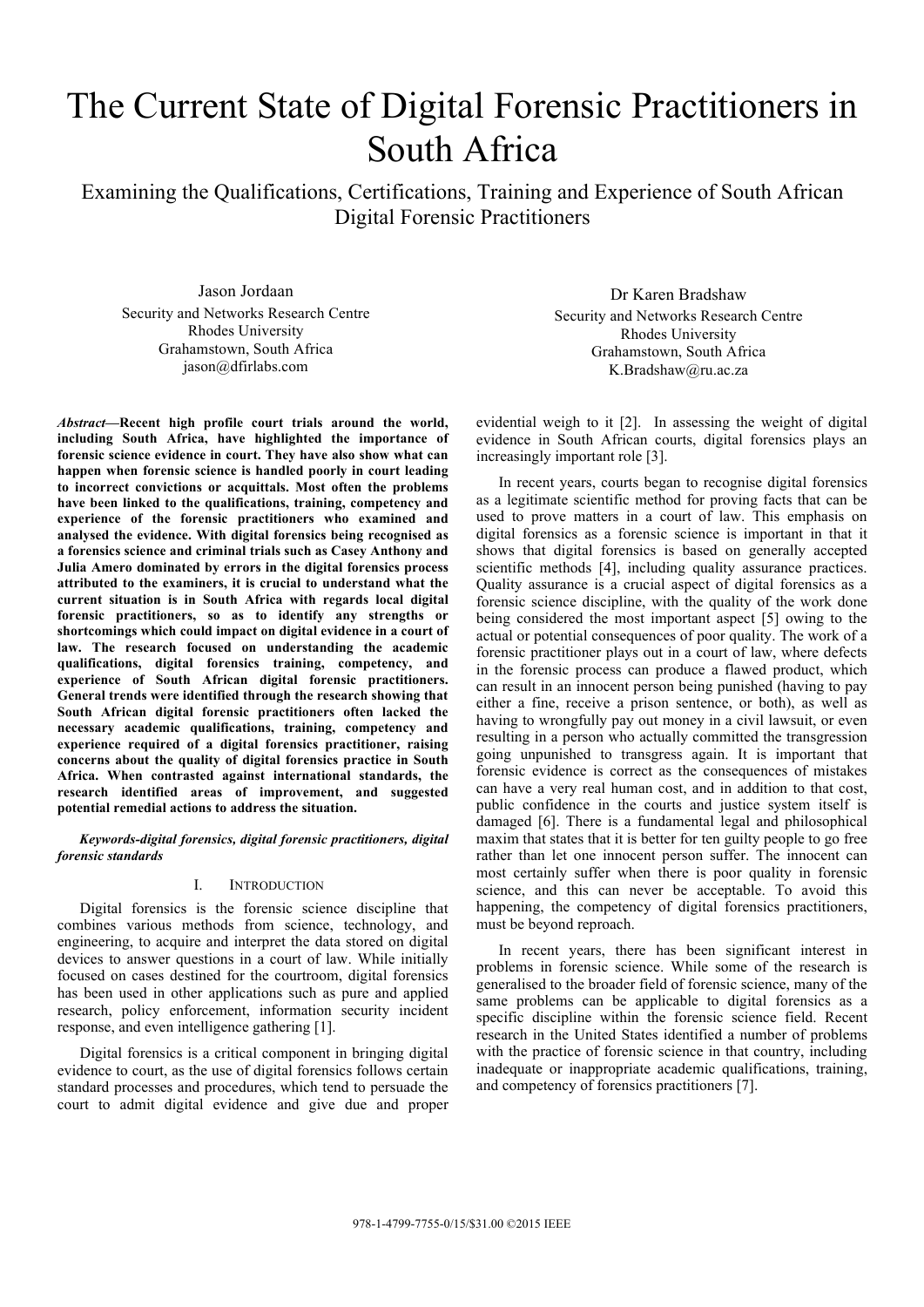The need for continuing professional development for forensic practitioners to remain current and advance to an elevated level of expertise in their chosen discipline is crucial. When forensic practitioners have not kept up-to-date through continuing professional development, their skills and knowledge become outdated, and as a result many forensic cases are flawed owing to a lack of training and contemporary knowledge [8]. The need for continuing professional development is especially critical in the field of digital forensics owing to the rapid changes not only in technology, hardware, and software that must be examined and analysed by digital forensic examiners, but also in the rapid development of tools and methodologies used in the digital forensic process itself, as well as in the legal landscape.

A common mistake that can be made by digital forensic examiners, which can render digital evidence inadmissible, is when they fail to realise that they have reached the limits of their knowledge [9]. One of the basic principles developed in the United Kingdom for computer-based digital evidence [10] which are commonly used throughout the world is that digital forensics practitioners should be competent. The International Organisation on Digital Evidence also set a number of principles to ensure the integrity of digital evidence, including that digital forensic practitioners should be specially trained and have sufficient and relevant experience [11].

Forensic science is compromised if the competency of individual forensic examiners is not assured. A fundamental determination of quality in a forensic laboratory is the technical capabilities of the laboratory, as well as the abilities of the staff members [8]. Quality in forensic science can only be achieved by using competent forensic practitioners that work under the guidance of a quality system. Competence is defined as the mixture of knowledge and skills, application thereof by a forensic practitioner, and the appropriate attitudes and behaviours of the practitioner [5]. Another important element of ensuring the quality of digital forensic processes is to ensure that all digital forensic examiners are technically competent in the field of digital forensics, and do not simply have training in the use of specific forensic tools [12].

Previous research into quality assurance practices in digital forensics in South Africa [13] identified the qualifications, training and certification as an area of concern, however the focus of this research was not on these areas.

With an increasing use of digital forensics in South African courts of law to assist the courts in reaching legal decisions, it is crucial that the best evidence obtained through properly competent and qualified digital forensics practitioners, is presented. The hypothesis of this research is that digital forensic practitioners in South Africa may not have achieved the level of academic qualification, training and competence necessary for the courts to be able to rely upon their findings with confidence due to them meeting objective benchmarks

# II. INTERNATIONAL STANDARDS FOR DIGITAL FORENSIC PRACTITIONERS

A number of international standards bodies and digital forensics standards bodies have developed a number of minimum criteria for digital forensics practitioners to address the competency of digital forensics practitioners.

# *A. Academic Qualifications*

The ASTM establishes three essential entry points into a digital forensics career. Two of them require no degree. The first of these is for sworn law enforcement officers who have been assigned to digital forensics duties. The second is for highly skill technical practitioners. The last entry point is for those practitioners who have either an undergraduate or postgraduate degree in digital forensics [14].

The Scientific Working Group on Digital Evidence recommends that digital forensics practitioners should have a relevant bachelor's degree, but does not make it an absolute requirement [15]. The European Network for Forensic Science Institutes recommends that a digital forensics practitioner have a least a degree in a relevant science or engineering discipline [16].

The United Nations Office of Drugs and Crime recommends that digital forensic practitioners have at a minimum a degree in information technology, computer science, mathematics, science or electrical engineering [17].

# *B. Training*

The ASTM and the European Network of Forensic Science Institutes recommends that regardless of which entry path a digital forensics practitioner enters the field, that they must receive appropriate training in the practice of digital forensics before being allowed to perform digital forensics work. Besides this initial training, they must receive regular on-going training to ensure continuing professional education [14]. This is supported by the Scientific Working Group on Digital Evidence, which in addition to the requirements of the ASTM also requires that digital forensic practitioners must complete a minimum of 40 hours of discipline specific training annually [15].

# *C. Certifications and Competency Testing*

The ASTM and the European Network of Forensic Science Institutes recommends that before a digital forensics practitioner be allowed to perform digital forensics work, they be certified as competent through a competency assessment and that these should be regularly conducted [14]. This is supported by the Scientific Working Group on Digital Evidence, which in addition to the requirements of the ASTM also requires that digital forensic practitioners must complete a competency assessment annually [15].

# III. THE QUALIFICATIONS, CERTIFICATIONS, TRAINING AND EXPERIENCE OF SOUTH AFRICAN DIGITAL FORENSICS PRACTITIONER

# *A. Research Methodology*

Previous research, which had a limited scope, identified some concerns with regard to the qualifications, training and competence of digital forensics practitioners in South Africa, however this was not examined in depth. This research builds on this initial research and explores these issues in depth. As such an exploratory study is highly relevant .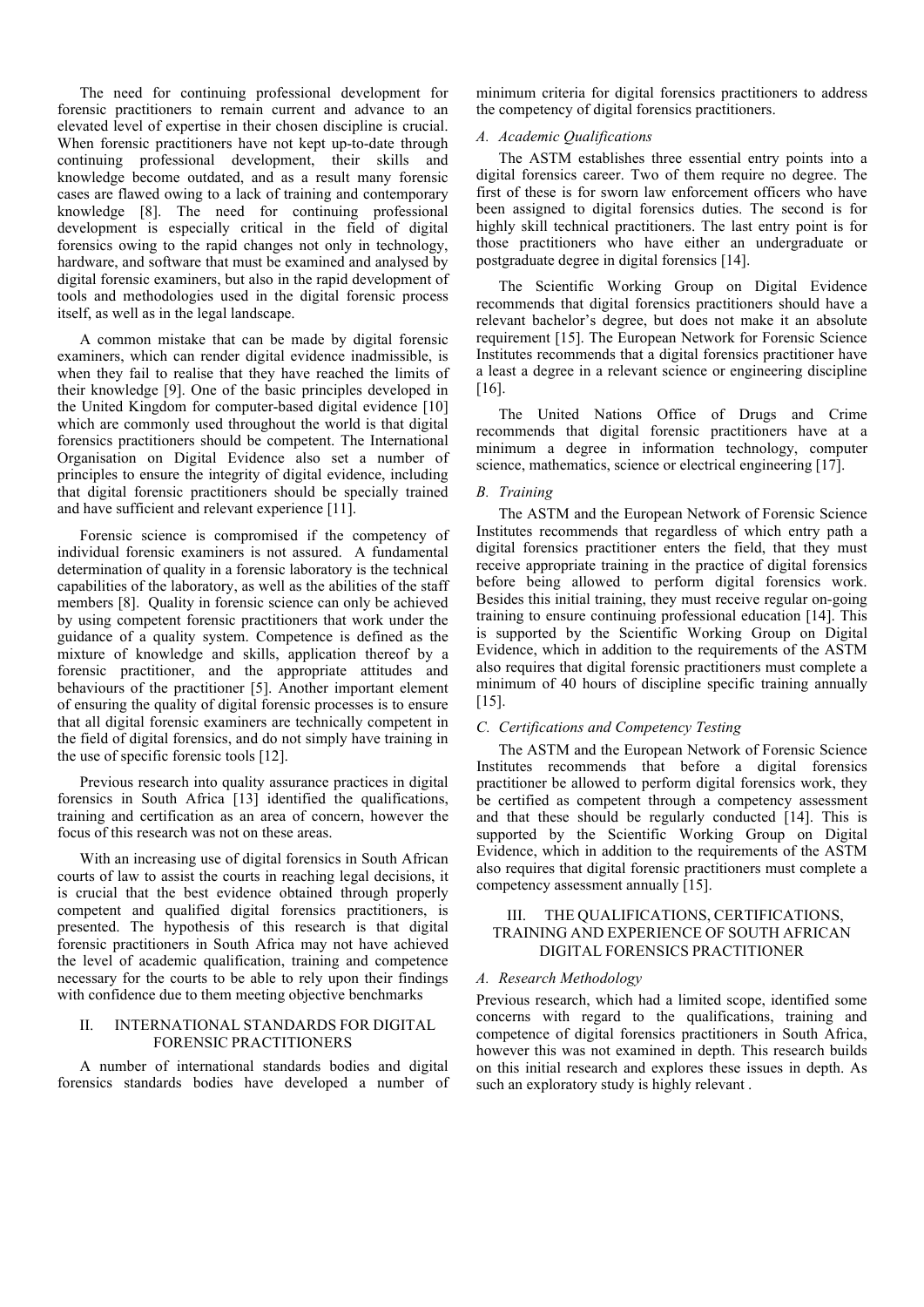The research makes use of a structured questionnaire to collect quantitative data from South African digital forensic practitioners for analysis. Quantitative research is appropriate when trying to identify trends and generalisations that can be applied to a whole population [18].

Owing to practical issues such as the nature of the research and the time available to conduct the research, the research was limited in the following respect. The exact size of the population of digital forensic practitioners in South Africa is not known. As a result, the sample size needed to ensure that the sample is statistically representative so that generalisations can be made with regard to the entire population of digital forensic practitioners in South Africa, could not be accurately determined.

Email invitations were sent to the managers/heads of the various digital forensic capacities within all state institutions with a digital forensics capacity, as well as to private sector organisations having a digital forensics capacity, requesting that the invitation be forwarded to all of their employees asking for their participation in the survey. In total, emails were sent to six state institutions and 19 private organisations. A total of 56 responses were received, which were then collated and analysed. Based on the number of responses received, it is felt that the sample represented by the respondents is a fair representation of the total relevant population.

#### *B. Secondary School Education*

Digital forensics is a forensic science discipline. Expertise in the field of digital forensics requires far more than product knowledge; it requires a wide range of expertise within the computer science discipline, ranging from basic concepts such as number systems and mathematics through to complex skills in computer science [19]. Many of these foundation skills and expertise are developed in the secondary school system in South Africa, and as such understanding the extent to which digital forensic practitioners have mastered these skills and expertise provides a clearer picture of the foundation skills of digital forensic practitioners.

All of the respondents had completed Grade 12. Thirtyseven had completed Grade 12 with a University exemption (34%), and 19 had completed Grade 12 without a University exemption (66%). Just over a third of the respondents did not pass Grade 12 with a pass mark that would enable them to study at a tertiary academic institution for degree studies. This does have an impact on tertiary studies that are important in the field of digital forensics.

Digital forensics as a forensic science, which itself is considered an applied science, is influenced by the STEM subjects at secondary school level, that is, all subjects in science, technology, engineering, and mathematics. In the context of this research, understanding the core STEM subjects completed by the respondents at secondary school level, establishes the levels of certain foundation skills, which are generally considered important in the practice of science.

Forty-eight respondents had passed mathematics (not mathematics literacy) in Grade 12 (86%), two respondents had failed mathematics in Grade 12 (3%), and six respondents did not have mathematics as a subject in Grade 12 (11%). Thirtysix respondents had passed physical science in Grade 12 (64%), while 20 respondents did not have physical science as a subject in Grade 12 (36%). Fifteen respondents had passed information technology in Grade 12 (27%), while 41 respondents did not have information technology as a subject in Grade 12 (73%).

The majority of the respondents had completed mathematics as a subject at secondary school, which is considered an important foundation in the field of computing. Although physical science is not always considered important in computing, it does make students familiar with scientific principles such as the scientific method, and experimentation, and almost two thirds of respondents had completed this subject. Just under a third of the respondents had completed information technology as a subject, which is understandable considering the age demographics of the respondents, with none of the respondents in the 40-49 and 50-59 age categories having studied information technology at school. For many of the respondents in the 40-49 and 50-59 age categories, information technology would not generally have been available as a school subject.

#### *C. Undergraduate Tertiary Education*

While secondary school provides the foundation skills in key STEM subjects crucial for a digital forensic practitioner, additional tertiary study is necessary in general to develop expertise and knowledge.

The National Academy of Science in the United States has recommended that as a minimum, digital forensic practitioners should have a Bachelor of Science degree in computer science or computer engineering [7]. The European Network of Forensic Science Institutes recommends that digital forensic practitioners have a minimum of a degree in computer science or computer engineering [16]. The United Nations Office on Drugs and Crime recommends that digital forensic practitioners should have a degree in information technology, computer science, mathematics, science, or electrical engineering [17].

Thirty-three respondents had completed an undergraduate degree or diploma (59%), while 23 of the respondents had not completed an undergraduate degree or diploma (41%). While 59% of the sample had completed an undergraduate degree or diploma, only 34% had passed matric with a university exemption, which would normally allow them to register to study for a university qualification. However universities do allow mature entry based on age, and not all of the old Technikons required a university exemption to register for a National Diploma. Twenty of the respondents had actually studied National Diplomas.

A breakdown of the undergraduate qualifications of those members of the sample who had completed undergraduate qualifications is given in Table 1.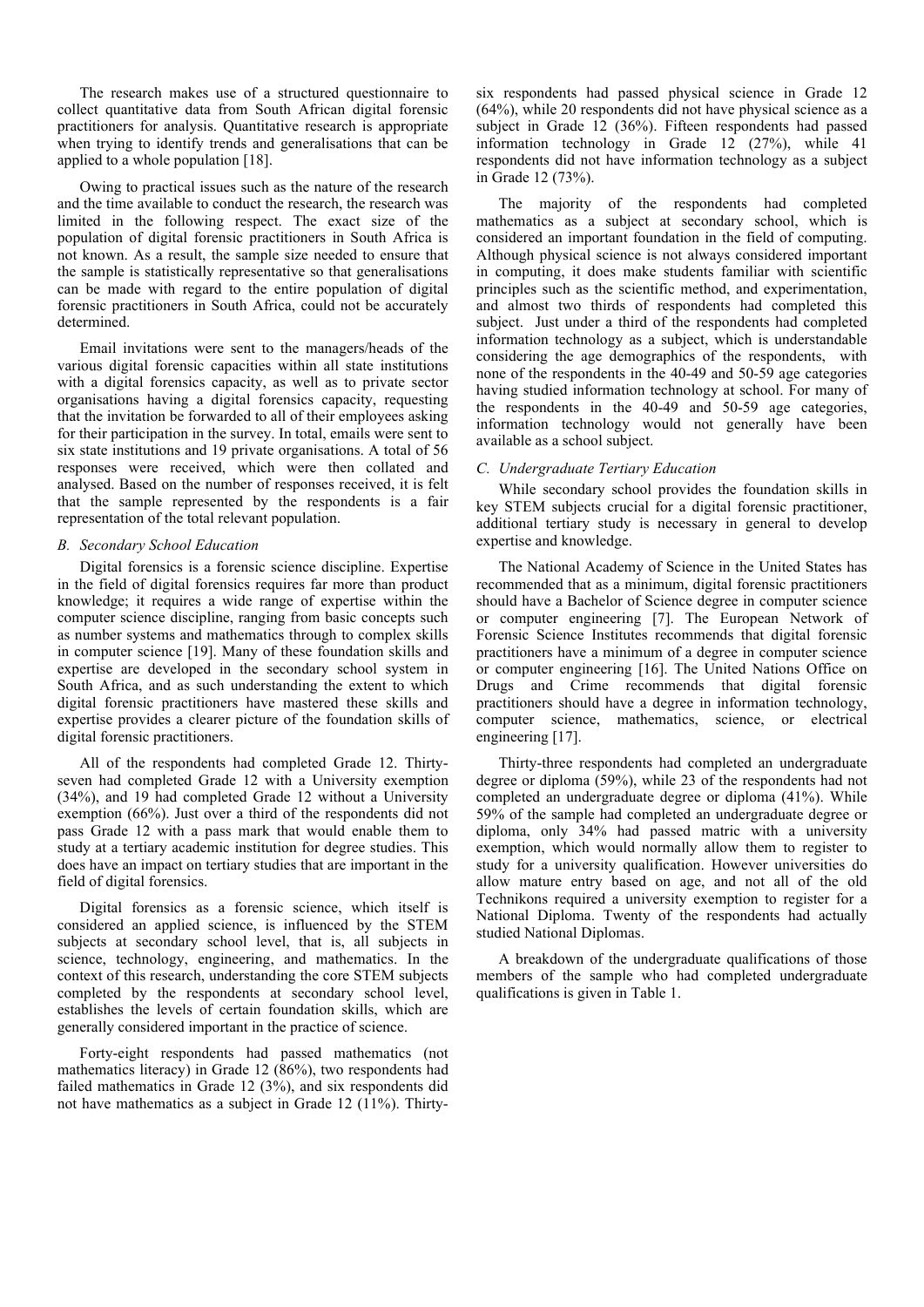**Table 1 - Undergraduate Qualifications**

| <b>Undergraduate Qualification</b>                     | Number of<br><b>Respondents</b> |
|--------------------------------------------------------|---------------------------------|
| National Diploma (Information Technology)              | 14                              |
| National Diploma (Policing)                            | 6                               |
| BCom (Information Systems)                             | 3                               |
| <b>BSc</b> (Computer Science)                          | 5                               |
| BTech (Policing)                                       |                                 |
| BTech (Forensic Investigation)                         |                                 |
| BTech (Information Technology)                         | $\mathbf{3}$                    |
| BCom (Forensic Accounting)                             |                                 |
| BCom (Accounting)                                      |                                 |
| National Diploma in Datametrics                        |                                 |
| BEng (Civil Engineering)                               |                                 |
| Diploma in Criminal Justice and Forensic Investigation |                                 |

The various undergraduate qualifications were then grouped into specific categories as illustrated in Figure 1.



Figure 1 Undergraduate Qualifications by Category

It should be noted that a few respondents had more than one undergraduate qualification and these are shown separately in Figure 1. Next the respondents were grouped into three categories: those with a qualification recommended by the National Academy of Science or the European Network of Forensic Science Institutes, or the United Nations Office on Drugs and Crime; those with other undergraduate qualifications; and those with no undergraduate qualifications. Twenty-three respondents (41%) had no undergraduate qualifications, nine respondents (16%) had an undergraduate qualification not recommended for digital forensics, and 24 respondents (43%) had an undergraduate degree in the subject areas recommended for the practice of digital forensics.

Of the 24 respondents with an undergraduate qualification in one of the fields recommended, only five have a Bachelor of Science degree in Computer Science, which is one of the specific qualifications recommended for digital forensics,

while the others have a combination of other ICT qualifications, mostly National Diplomas.

In general, computer science as an undergraduate degree is recommended in the field of digital forensics, as it provides the necessary scientific foundations in the field of computing upon which the practice of digital forensics is based. In essence, computing or computer science is the foundation science for the specialised forensic science of digital forensics.

Not only is computer science a key foundation, a key aspect of computer science graduates is the fact that they never stop learning and continue to be deeply engaged in the learning process post completion of their initial degree in computer science. This is mostly by necessity, because the field of computing is far broader and deeper than that for which any formal education could prepare them and owing to the constantly changing and expanding computing environment.

#### *D. Postgraduate Tertiary Education*

Sixteen respondents had completed a postgraduate degree or diploma (29%), while 40 respondents had not completed a postgraduate degree or diploma (71%). A breakdown of the postgraduate qualifications is given in Table 2.

| <b>Postgraduate Qualification</b>     | Number of<br><b>Respondents</b> |
|---------------------------------------|---------------------------------|
| <b>BScHons (Computer Science)</b>     | $\mathcal{D}$                   |
| BComHons (Information Systems)        | 10                              |
| MTech (Information Technology)        | $\mathcal{D}$                   |
| PhD (Information Systems)             |                                 |
| HDip (Accounting)                     |                                 |
| HDip (Taxation)                       |                                 |
| <b>BComHons</b> (Forensic Accounting) |                                 |

**Table 2 - Postgraduate Qualifications**

The various postgraduate qualifications were then grouped into specific categories as illustrated in Figure 2.



Figure 2 Postgraduate Qualifications by Category

Note that one respondent had more than one postgraduate qualification. Next the respondents were grouped according to their postgraduate qualifications into the following three categories: those with a postgraduate qualification recommended by the National Academy of Science, or the European Network of Forensic Science Institutes, or the United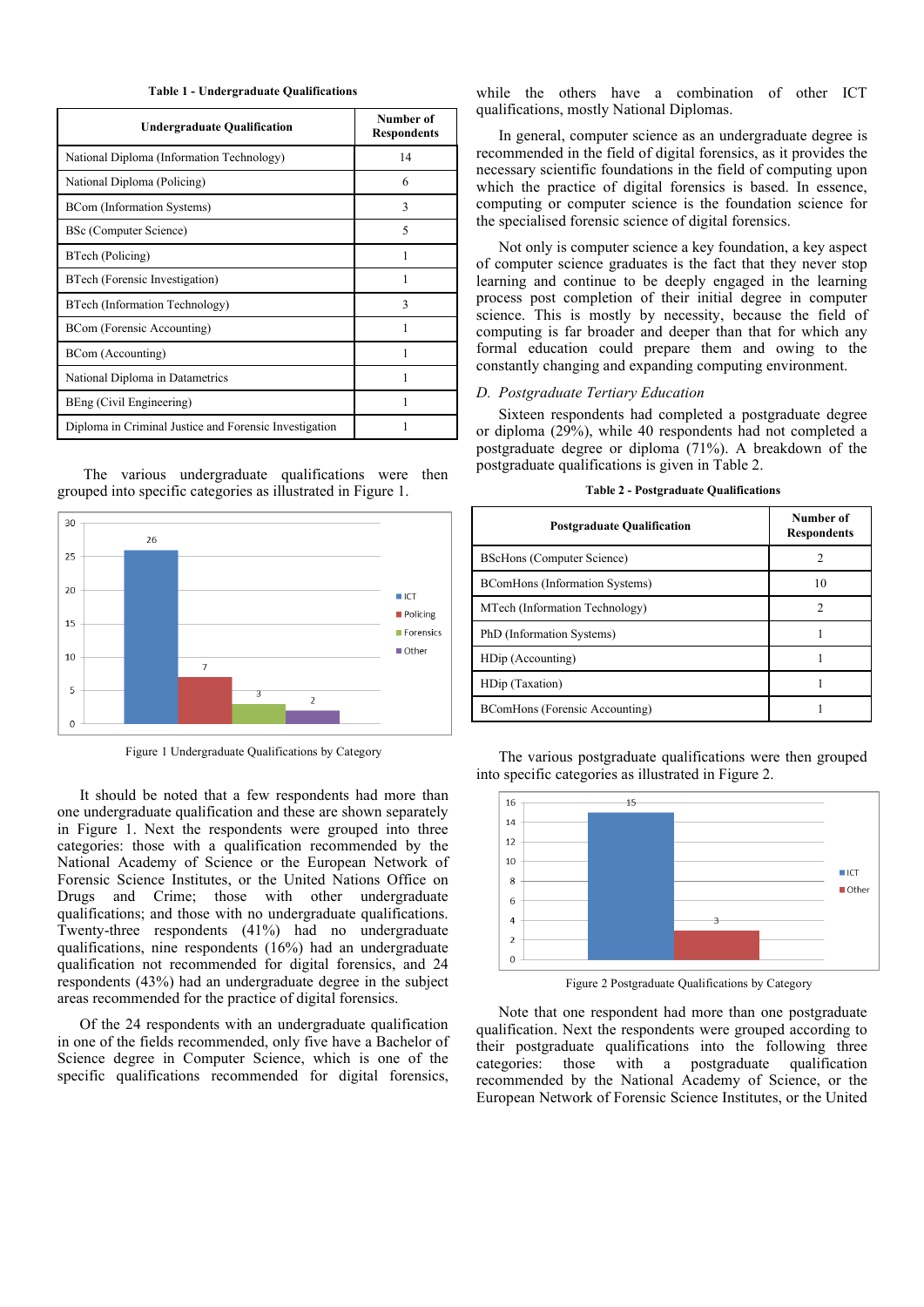Nations Office on Drugs and Crime; those with other postgraduate qualifications; and those with no postgraduate qualifications. As shown in Figure 3, 40 respondents (72%) have no postgraduate qualifications, three respondents (5%) has a postgraduate qualification that is not recommended for digital forensics, and 13 respondents (23%) have a postgraduate degree that is at least in the subject areas recommended for the practice of digital forensics.



In South Africa, three tertiary academic institutions currently offer postgraduate taught modules in digital forensics. The University of Pretoria offers an Honours level module in Digital Forensics and Investigations as part of the BScHons Computer Science program [20], the University of Johannesburg offers and Honours level module in Computer Forensics as part of the BScHons Computer Science Program [21], while the University of Cape Town (UCT) also offers an Honours level module in Computer Forensics as part of the Postgraduate Diploma and BComHons degree in Information Systems [22]. It must be pointed out that neither of these three degrees is a digital forensics degree, but either a computer science or information systems degree with a digital forensics module.

Eleven of the respondents with a postgraduate diploma or degree had completed a taught module in digital forensics. Ten respondents had completed the Computer Forensics module at the University of Cape Town and one had completed the Digital Forensics and Investigations module at the University of Pretoria.

The prerequisites for registration for the University of Cape Town course are a three year undergraduate degree in computer science or information systems and at least three years relevant commercial experience; a degree or  $NQF<sup>1</sup>$  level 7 diploma in another field and at least three years commercial experience with some IT exposure; or a minimum of five years relevant high-quality full time IT work experience [22].

The prerequisites for registration for the University of Pretoria course are a BSc degree in Computer Science (or equivalent) with an average of 60% in all of the third-year computer science modules [20].

Figure 4 shows the previous academic qualifications of those respondents who had completed the respective postgraduate degrees from either the University of Cape Town or the University of Pretoria.



Figure 3 Relevant Postgraduate Qualifications Figure 4 Undergraduate Degrees of Relevant Postgraduate Degree Holders

Nine of the respondents who obtained the University of Cape Town qualification had no undergraduate qualification in any of the fields recommended by the National Academy of Science, the European Network of Forensic Science Institutes, or the United Nations Office on Drugs and Crime, while seven had no undergraduate qualification at all. Of the respondents that had completed the University of Cape Town course, 90% did not have a relevant undergraduate qualification. The researcher is of the opinion that this is a cause for some concern, as while the UCT qualification teaches digital forensic fundamentals, students do not have the necessary computer science fundamentals from an appropriate undergraduate degree. Digital forensics is seen as a specialisation of computer science, and having a student complete a postgraduate degree in digital forensics without the appropriate academic foundation would be similar to allowing a student to study an advanced medical specialisation such as neurosurgery, without them having ever studied medicine or surgery. Forensic science is an applied version of the foundation scientific discipline on which it is based, and so for example, forensic toxicology would be the application by a toxicologist of his/her scientific knowledge of toxicology to a legal application [23]. Similarly, in a computing environment, digital forensics would be the application of scientific knowledge from the field of computer science to a legal application. This position is supported by other research, which compared the general discipline of forensic science to computer forensics [24].

It must however be stated that 4 of the respondents who had completed the University of Cape Town course without an appropriate undergraduate qualification did have five or more years' experience in the field of digital forensics, which did meet the entrance criteria for the qualification. The remaining 5 candidates however had less than 5 years' experience.

#### *E. Digital Forensics Training*

As has been established by the literature, the training of digital forensic practitioners in the field of digital forensics is crucial and a key determinant of quality. It is thus important to

<sup>&</sup>lt;sup>1</sup> NQF (National Qualifications Framework) is the framework used in South Africa which groups all education and training activity into specific levels. An NQF level 7 diploma is considered the equivalent of a Bachelor's degree in this framework.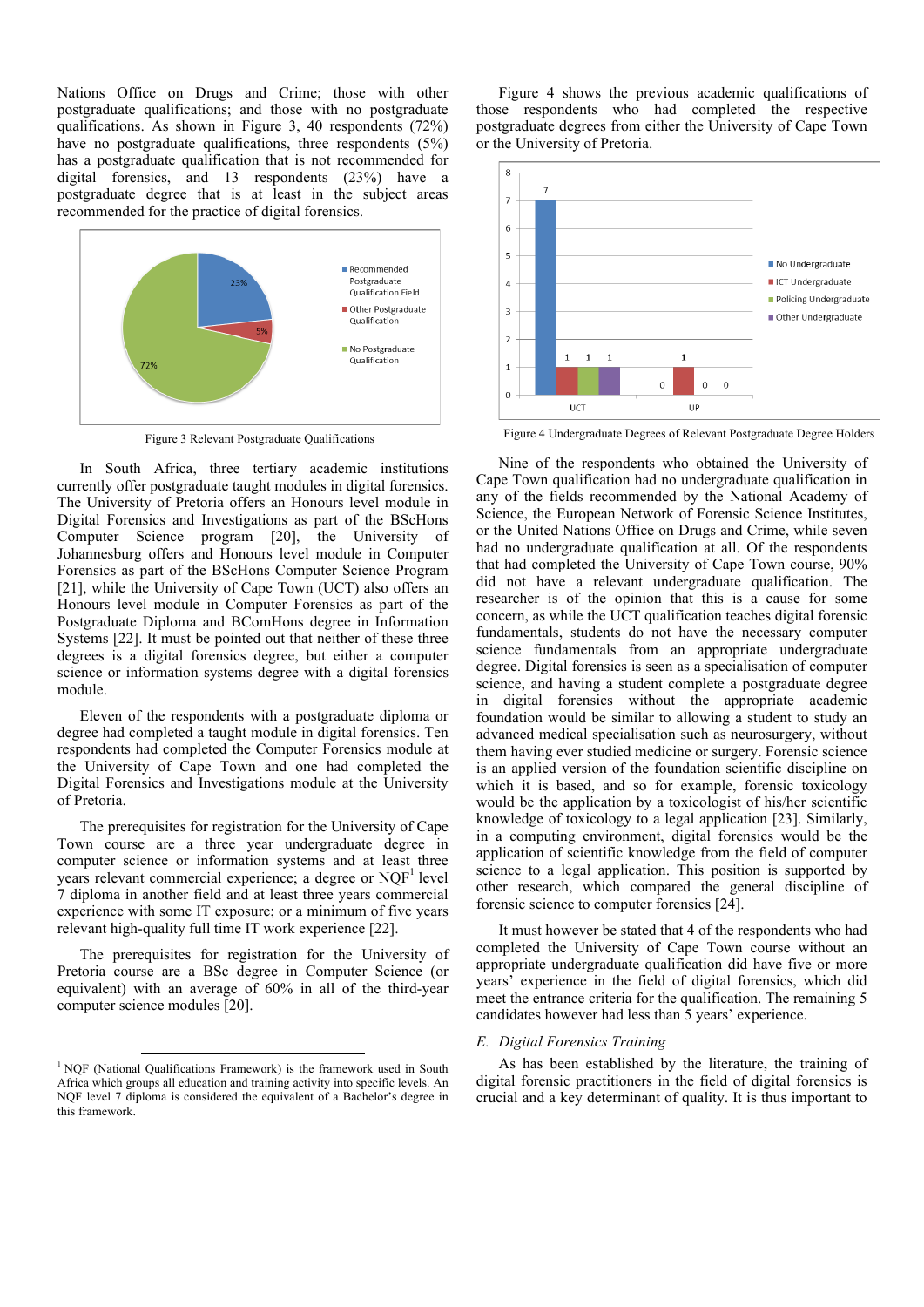understand the training that digital forensic practitioners in South Africa have received. Before a digital forensic practitioner (or any forensic science practitioner for that matter) examines and analyses any evidence, they should have the basic scientific education in the form of an appropriate Bachelor's degree, as well as discipline specific training [7].

Forty respondents had received some form of formal digital forensics training (71%), while 16 respondents had not received any formal digital forensics training (29%).

It is concerning that 29% of the sample, almost a third, had received no formal training in the field of digital forensics.

Digital forensics training was classified in two categories. The first category related to vendor training, which is digital forensics training provided by vendors of specific hardware or software tools used in digital forensics, and focuses on the use of those tools in digital forensics. The second category of digital forensics training was vendor neutral training. Vendor neutral training is training that is provided by organisations other than vendors of specific hardware or software tools used in digital forensics, which focuses on the practice of digital forensics.

Thirty-six respondents had attended vendor training courses, while 21 respondents had attended a vendor neutral training course. This is illustrated in relation to those respondents that had received no formal digital forensics training in Figure 5 which clearly shows the dominance of vendor training in the sample.



Figure 5 Vendor vs Vendor Neutral Training

The specific vendor courses that members of the sample had attended, and how many had attended each course are reflected in Table 3.

**Table 3 - Vendor Courses Attended**

| <b>Training Course</b>                    | Number of<br><b>Respondents</b> |
|-------------------------------------------|---------------------------------|
| EnCase Computer Forensics I               | 23                              |
| EnCase Computer Forensics II              | 21                              |
| <b>EnCase Advanced Computer Forensics</b> | 11                              |
| Accessdata Bootcamp                       | 19                              |
| Accessdata Forensics                      | 15                              |
| Accessdata Windows XP Forensics           | $\mathfrak{D}$                  |
| Accessdata Windows 7 Forensics            |                                 |
| Accessdata Windows Registry Forensics     |                                 |
| Accessdata Internet Forensics             | $\mathfrak{D}$                  |
| Accessdata Mac Forensics                  |                                 |
| Accessdata Applied Decryption             |                                 |

The vendor courses attended reflect the courses available in South Africa that are offered by the vendors of the two most common digital forensic suites used in South Africa, namely EnCase and FTK.

Another important element in ensuring digital forensic quality is that the competency of digital forensic practitioners must not be limited only to training in the use of specific forensic tools [12]. Digital forensics training has been dominated by vendor specific training, which is little more than training on how to use specific tools, but this does little to develop the overall skills and competencies of a digital forensics practitioner owing to the often narrow product specific curriculum [19].

The specific vendor neutral courses that members of the sample had attended, and how many had attended each course are reflected in Table 4.

| <b>Table 42 - Non-Vendor Courses Attended</b> |  |  |
|-----------------------------------------------|--|--|
|-----------------------------------------------|--|--|

| <b>Training Course</b>                             | Number of<br><b>Respondents</b> |
|----------------------------------------------------|---------------------------------|
| EC Council Computer Hacking Forensic Investigator  |                                 |
| SANS408 Windows Forensics In-Depth                 | 15                              |
| <b>SANS508 Advanced Incident Response</b>          |                                 |
| SANS610 Malware Analysis                           |                                 |
| Ernst and Young Computer Forensics                 | 2                               |
| <b>KPMG Computer Forensics</b>                     |                                 |
| GDN (French Police) Computer Forensics             |                                 |
| FLETC Seized Computer Evidence Recovery Specialist |                                 |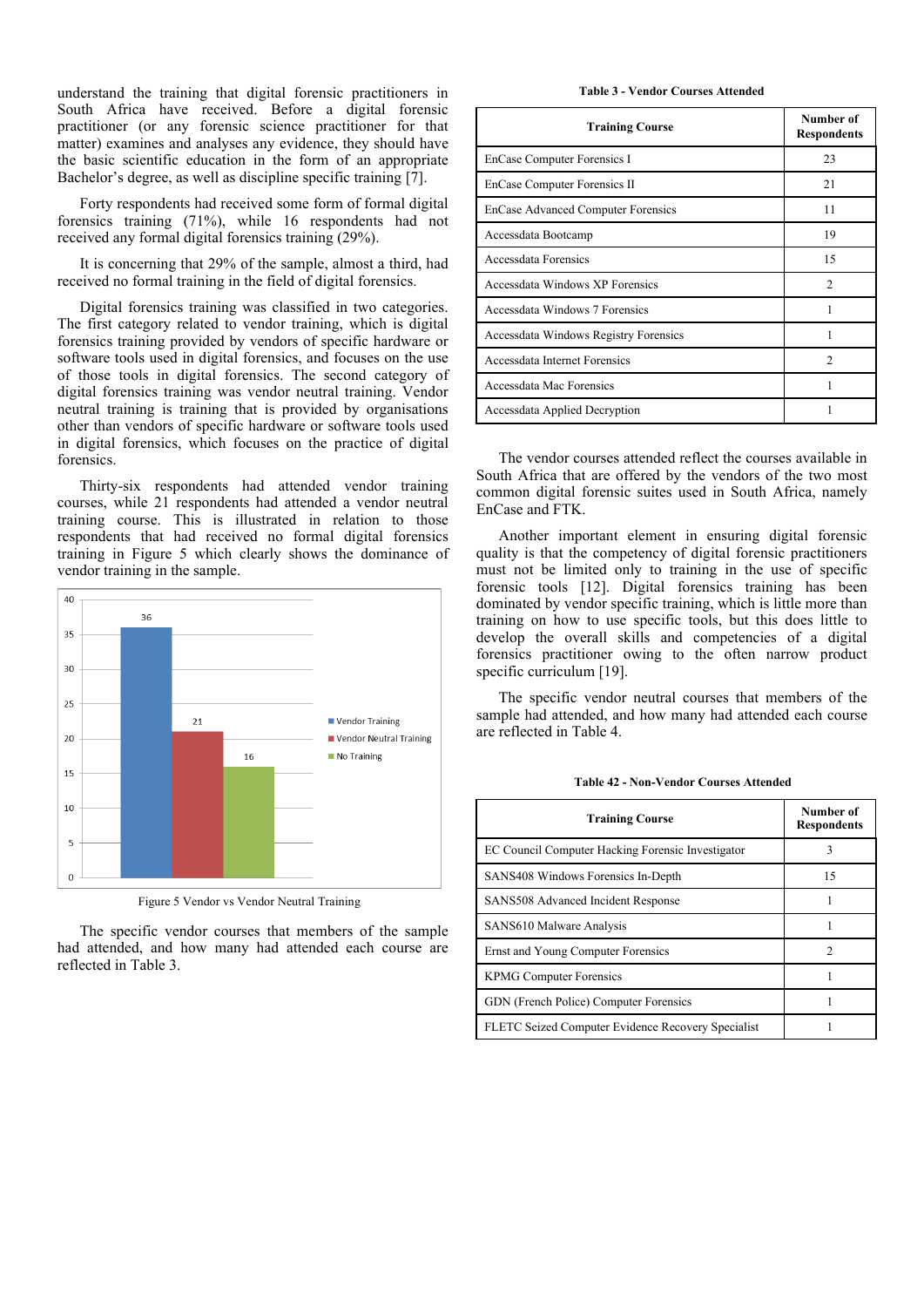# *F. Competency Testing*

None of the sample (0%) conducted competency or proficiency testing within their workplaces as recommended by the Scientific Working Group on Digital Evidence [15], European Network of Forensic Science Institutes [16], or ASTM [14].

#### *G. Digital Forensics Certification*

Digital forensics certifications were classified into two categories. The first was vendor certification, which certifies the competency of a holder of the certification in using a particular digital forensics tool. The second category was technical certifications that certifies the competency of the holder of the certification either in the general practice of digital forensics, or specialised practice in a specific area of digital forensics.

Seventeen respondents had earned a vendor certification (30%), and 6 respondents (11%) had earned a technical certification. This is illustrated in relation to those respondents that had no digital forensics certifications. While respondents having no certifications dominates, it is clear in Figure 6 that in as far as those respondents that have digital forensics certifications, that vendor certifications are the dominant type of certification.



Figure 6 Types of Certifications

The specific vendor certifications that members of the sample hold are reflected in Table 5.

**Table 5 - Vendor Certifications**

| <b>Vendor Certification</b>                | Number of<br><b>Respondents</b> |
|--------------------------------------------|---------------------------------|
| <b>EnCase Certified Examiner (EnCE)</b>    |                                 |
| <b>Accessdata Certified Examiner (ACE)</b> | 15                              |

The EnCE tests competency in the use of the EnCase software suite and consists of a written and practical test, which once earned must be renewed every three years [25]. To maintain the certification, holders must complete 32 hours of continuing professional education within those three years [26]. There is no need to retake the examination.

The ACE tests competency in the use of the FTK software suite and consists of a written test with a theoretical and practical component. The certification is valid for 2 years and the examination must be retaken every 2 years to retain the certification [27]. They are not required to complete any continuing professional education.

The specific technical certifications that members of the sample hold are reflected in Table 6.

|  |  | <b>Table 6 - Technical Certifications</b> |
|--|--|-------------------------------------------|
|--|--|-------------------------------------------|

| Vendor Certification                              | Number of<br><b>Respondents</b> |
|---------------------------------------------------|---------------------------------|
| <b>GIAC Computer Forensic Examiner (GCFE)</b>     | o                               |
| <b>GIAC Computer Forensic Analyst (GCFA)</b>      |                                 |
| <b>GIAC Reverse Engineering of Malware (GREM)</b> |                                 |

All 6 held the GCFE and 1 held that and the GCFA, and another that and the GREM.

The GFCE tests competency in the examination of Windows computers. The GCFA tests competency in conducting advanced enterprise incident response, and the GREM tests competency in the examination of malware. Each of these certifications consists of a written test and is valid for 4 years. To retain the certification the holder must complete 36 hours of continuing education in 4 years, or rewrite the examination [28].

# *H. Digital Forensics Experience*

Four respondents had less than one year's experience as a digital forensic practitioner (7%), one respondent had between one and two years' experience as a digital forensic practitioner (2%), 17 respondents had between three and five years' experience as a digital forensic practitioner (30%), 17 respondents had between six and ten years' experience (30%), 15 respondents had between eleven and fifteen years' experience (27%), and two respondents had more than fifteen years' experience (4%).

Twenty-three respondents had worked as digital forensic practitioners in a government law enforcement, intelligence, or military agency (41%); four respondents had worked in other government agencies (7%); 40 respondents had worked for private organisations that provided digital forensic services to other organisations (71%); and 13 respondents had worked for private organisations providing digital forensic services within their own organisations only (23%).

The majority of the sample had at 6 or more years' experience, and as such the sample represented a fairly experienced group of digital forensics practitioners.

Digital forensic science, as all forensic sciences, is considered by many to have its own intrinsic quality metric, namely, the evidence admitted into court and which stands up to vigorous cross examination [9]. Testifying in court is a key and crucial part of the digital forensics process and experience in this activity is crucial. Only respondents had testified in a court of law in their capacity as digital forensic practitioners (45%), while 31 respondents had not testified in court (55%). This is a cause for significant concern. If digital forensic practitioners are not testifying then they are not being challenged at all about their competency.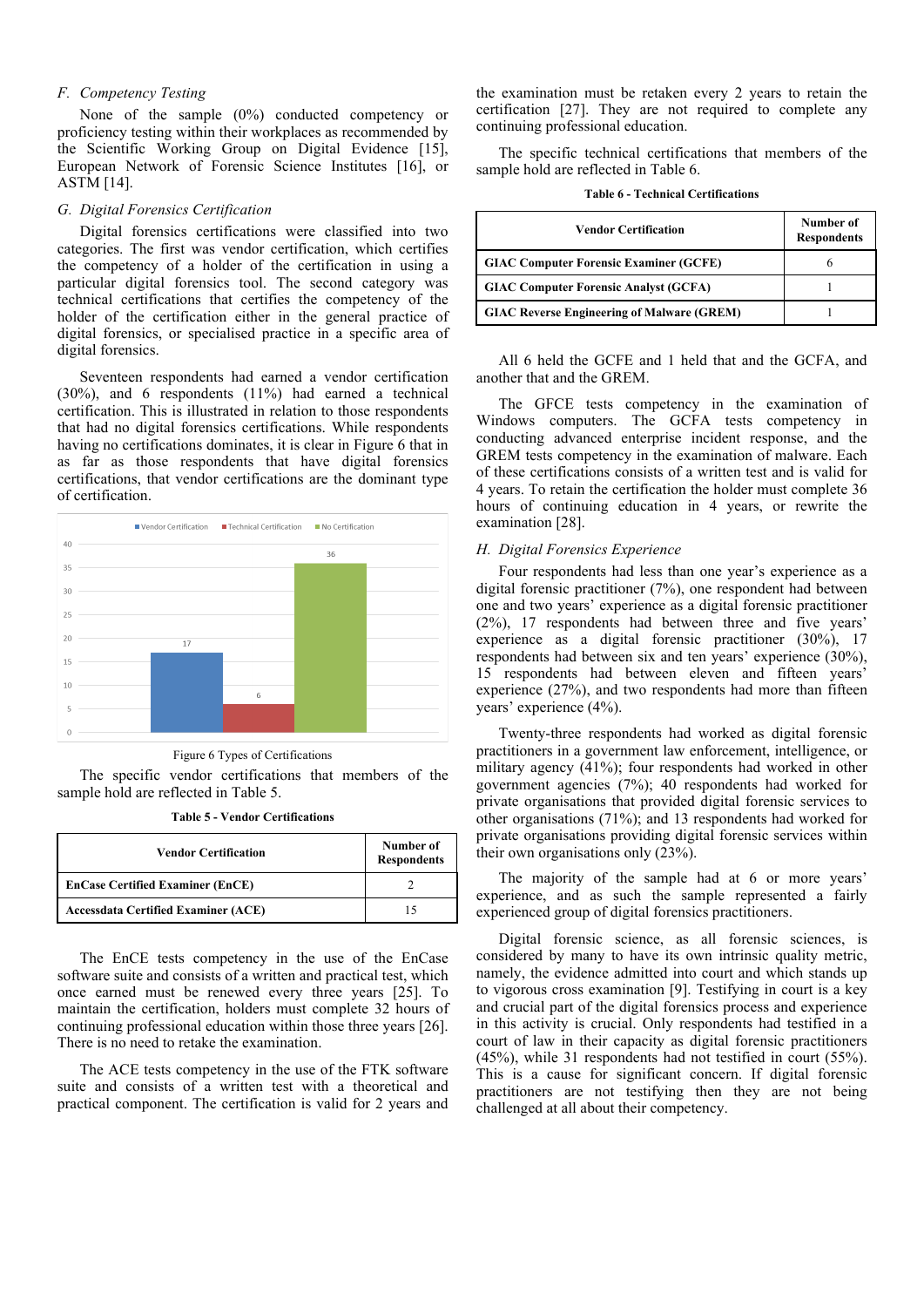# IV. FINDINGS

The data received from the respondents tends to confirm the initial hypothesis that that digital forensic practitioners in South Africa may not have achieved the level of academic qualification, training and competence necessary for the courts to be able to rely upon their findings with confidence due to them meeting objective benchmarks

#### *A. Academic Qualifications*

While there is no absolute requirements that a digital forensics practitioner should have a degree in computer forensics, there is a strong recommendation that they should. The National Academy of Science report into the state of forensic science in the United States however makes it clear that to improve forensic science, including digital forensics, forensic practitioners should hold appropriate scientific degrees. Based on this only 46% of the sample have an appropriate undergraduate degree, while 23% of the sample have an appropriate postgraduate degree.

#### *B. Digital Forensics Training*

Formal digital forensics training is a requirement in all the international standards examined, and specifically vendor neutral training on core digital forensics skills and knowledge. Only 37% of the sample had received this type of training, with the majority of these having attended the SANS408 Windows Forensics In-Depth course in the last four years. 64% of the sample had at least attended training in the use of specific digital forensics software, but this is not substitute for the type of digital forensics training required. What is concerning is that 29% had received no training at all.

Of even greater concern was the fact that only 4 respondents (7%) had attended multiple training courses which would suggest a certain level of continuing professional education. This means that 93% were not engaging in continuing professional education which is required by the international standards examined.

#### *C. Competency Testing*

Regular independent competency testing is a requirement in terms of all of the international standards examined, however none (0%) of the sample did any type of competency testing. This is cause for significant concern as there is a crucial method to objectively demonstrate competency.

# *D. Digital Forensics Certification*

Digital forensics certifications can at least provide a certain objective measure of competency that could go party to meet competency testing requirements, provided that there is mandatory retesting. Only 6% of the sample had earned a technical certification which did cover digital forensics fundamental skills, however none of these required mandatory retesting provided the holder completed a 36 hours in a four year cycle (9 hours per year). These certifications would thus not meet the requirements for competency testing as identified in the international standards examined. 30% of the sample had earned a vendor certification which would not be adequate to show digital forensics competency in general. However of the two certifications that members of the sample had earned in this area, at least one, the ACE, required mandatory retesting.

# V. RECOMMENDATION

The research illustrates the general poor state of digital forensic practitioners in South Africa when it comes to comparing qualifications, training, competency, and certifications to international standards. The reality is that digital forensic practitioners in general to not match up to objective standards.

While we have some academic courses addressing digital forensics, it would be prudent to research the need for a formal academic program in digital forensics which could meet the necessary academic requirements of digital forensics practitioners. Coupled with this would be the need to research the development of a competency framework for digital forensics practitioners, as well as the development of a continuing education framework for this field in South Africa.

#### **REFERENCES**

- [1] G. C. Kessler, "Advancing the Science of Digital Forensics," *Computer,* vol. 45, no. 12, pp. 25-27, December 2012.
- [2] D. Van Der Merwe, A. Roos, T. Pistorius and S. Eiselen, Information and Communications Technology Law, Durban: LexisNexis, 2008.
- [3] L. Meintjes-Van der Walt, "Electronic Evidence," in *Cyberlaw@SA III*, S. Papadopoulos and S. Snail, Eds., Pretoria, Van Schaik, 2012.
- [4] L. Volonino, R. Anzaldua and J. Godwin, Computer Forensics Principles and Practices, Upper Saddle River: Prentice Hall, 2007.
- [5] M. J. Fereday and I. Kopp, "European Network of Forensic Science Institutes (ENFSI) and Its Quality and Competence Assurance Efforts," *Science & Justice,* vol. 43, no. 2, pp. 99-103, 2003.
- [6] House of Commons Science and Technology Committee, "Forensic Science on Trial," The Stationary Office Limited, London, 2005.
- [7] National Research Council, Strengthening Forensic Science in the United States: A Path Forward, Washington DC: National Academies Press, 2009.
- [8] C. R. Swanson, N. C. Chamelin, L. Territo and R. W. Taylor, Criminal Investigation, 9th ed., New York: McGraw-Hill, 2006.
- [9] A. Jones and C. Valli, Building a Digital Forensic Laboratory, Burlington: Syngress, 2009.
- [10] Association of Chief Police Officers, Good Practice Guide for Computer-Based Electronic Evidence, 2nd ed., London: Association of Chief Police Officers, 2007.
- [11] R. McKemmish, "When is Digital Evidence Forensically Sound?," in *Advances in Digital Forensics IV*, I. Ray and S. Shenoi, Eds., Boston, Springer, 2008.
- [12] A. Philipp, D. Cowen and C. Davis, Hacking Exposed: Computer Forensics, 2nd ed., New York: McGraw-Hill, 2010.
- [13] J. Jordaan, "A Sample of Digital Forensic Quality Assurance in the South African Criminal Justice System," in *Information Security for South Africa*, Johannesburg, 2012.
- [14] ASTM, "Standard Guide for Education and Training in Computer Forensics," ASTM, West Conshocken, 2014.
- [15] Scientific Working Group on Digital Evidence, "Minimum Requirements for Quality Assurance in the Processing of Digital and Multimedia Evidence," SWGDE, Washington DC, 2010.
- [16] European Network of Forensic Science Institutes, "Guidelines for Best Practice in the Forensic Examination of Digital Technology," ENFSI, Poland, 2009.
- [17] United Nations Office on Drugs and Crime, "Staff Skill" Requirements and Equipment Recommendations for Forensic Science Laboratories," UNODC, New York, 2011.
- [18] M. Saunders, P. Lewis and A. Thornhill, Research Methods for Business Students, 5th ed., Harlow: Prentice Hall, 2009.